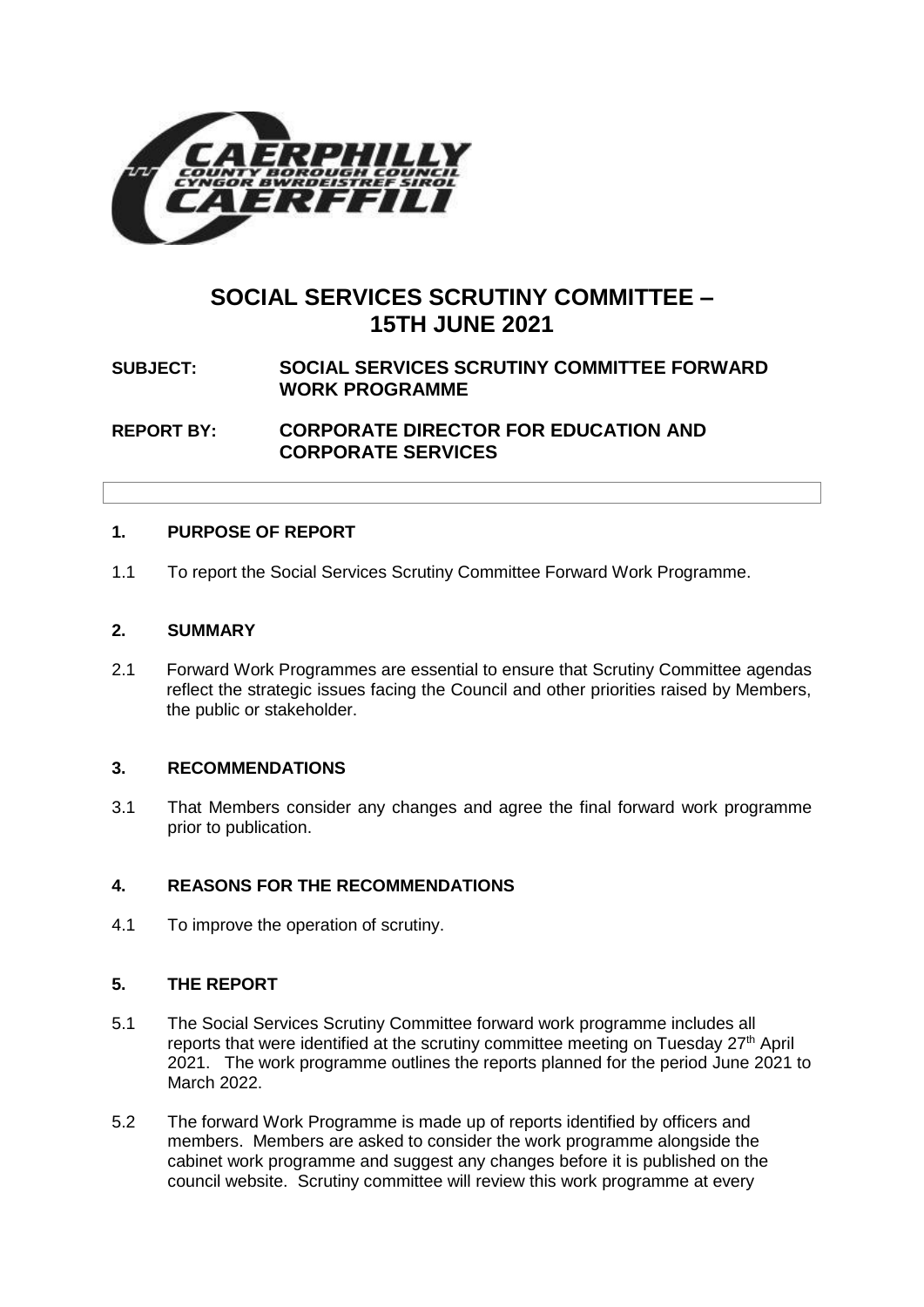meeting going forward alongside any changes to the cabinet work programme or report requests.

5.3 The Social Services Scrutiny Committee Forward Work Programme is attached at Appendix 1, which presents the current status as at 24<sup>th</sup> May 2021. The Cabinet Work Programme is attached at Appendix 2. A copy of the prioritisation flowchart is attached at appendix 3 to assist the scrutiny committee to determine what items should be added to the forward work programme.

#### 5.4 **Conclusion**

The work programme is for consideration and amendment by the scrutiny committee prior to publication on the council website.

#### **6. ASSUMPTIONS**

6.1 No assumptions are necessary.

# **7. SUMMARY OF INTEGRATED IMPACT ASSESSMENT**

7.1 As this report is for information only an Integrated Impact Assessment is not necessary.

### **8. FINANCIAL IMPLICATIONS**

8.1 There are no specific financial implications arising as a result of this report.

#### **9. PERSONNEL IMPLICATIONS**

9.1 There are no specific personnel implications arising as a result of this report.

#### **10. CONSULTATIONS**

10.1 There are no consultation responses that have not been included in this report.

# **11. STATUTORY POWER**

- 11.1 The Local Government Act 2000.
- Author: Mark Jacques, Scrutiny Officer jacqum@carphilly.gov.uk
- Consultees: Dave Street, Corporate Director Social Services Robert Tranter, Head of Legal Services/ Monitoring Officer Lisa Lane, Head of Democratic Services and Deputy Monitoring Officer, Legal Services